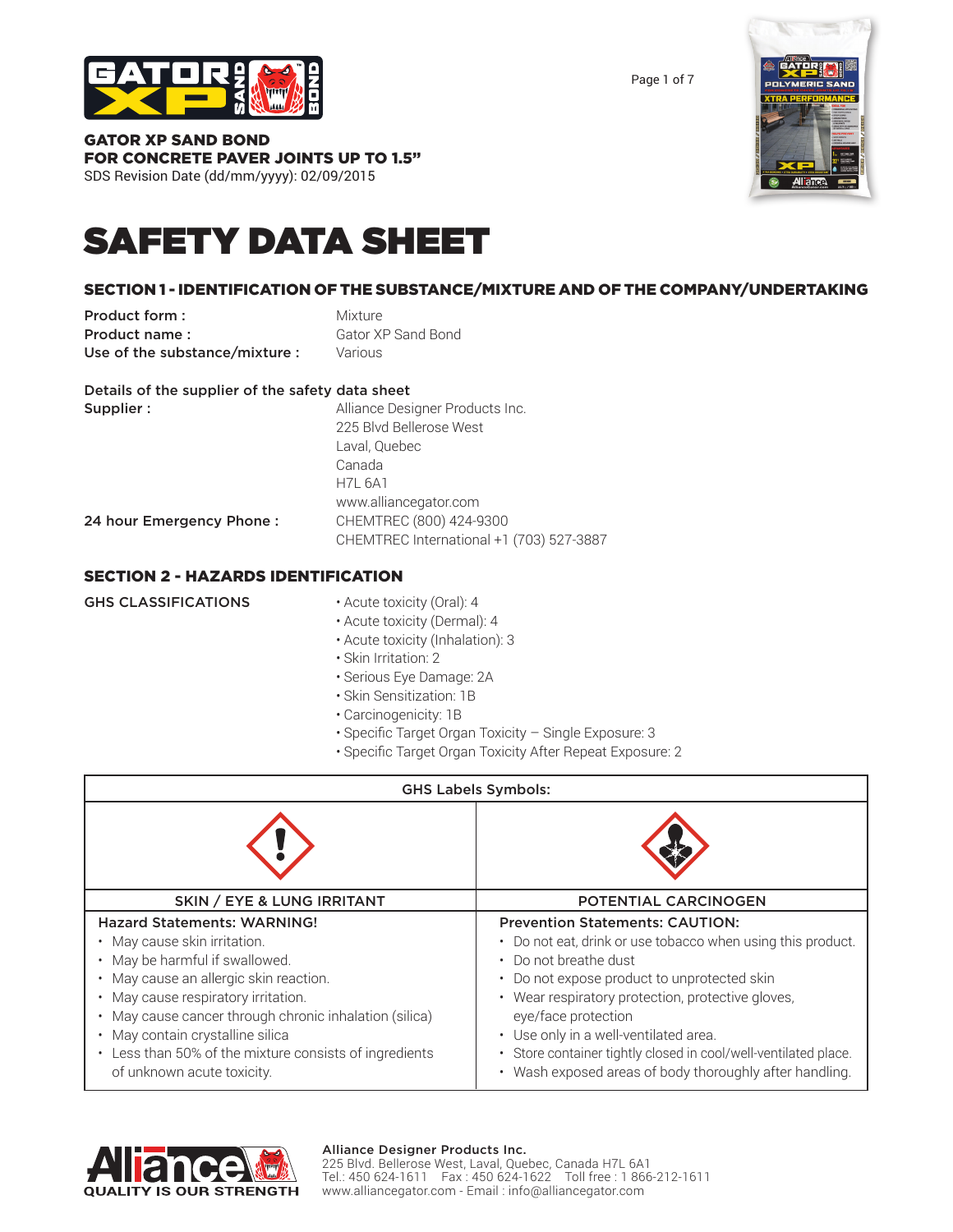

Page 2 of 7

#### GATOR XP SAND BOND FOR CONCRETE PAVER JOINTS UP TO 1.5" SDS Revision Date (dd/mm/yyyy): 02/09/2015

# SECTION 2 - HAZARDS IDENTIFICATION (CONT.)





# SECTION 3 - COMPOSITION/INFORMATION ON INGREDIENTS

| Ingredient name       | CAS no.    | Agency       | <b>Exposure Limits</b>                                      | <b>Comments</b>                    |
|-----------------------|------------|--------------|-------------------------------------------------------------|------------------------------------|
| Crystalline Silica    | 14808-60-7 | OSHA         | PEL-TWA [30 mg/m3]/% SiO2 + 2                               | Total dust                         |
| (as alpha-Quartz)     |            | OSHA         | PEL-TWA [10 mg/m3]/% SiO2 + 2<br>or [250 mppcf]/ % SiO2 + 5 | Respirable dust<br>Respirable dust |
|                       |            | <b>ACGIH</b> | TLV-TWA 0.025R mg/m3                                        | Respirable dust                    |
| Amorphous Silica      | 61790-53-2 | OSHA         | PEL-TWA [80 mg/m3]/% SiO2 + 2                               |                                    |
| Proprietary Admixture | N/A        |              |                                                             |                                    |

Note-Chemical admixtures may be present in quantities less than 1%. Information on specific admixtures will be provided by the supplier upon request.

#### SECTION 4 - FIRST AID MEASURES

#### Primary Route(s) of Exposure :

- Inhalation : Dust
- **Eye Contact**
- Skin Contact
- **Ingestion**

#### **POTENTIAL HEALTH EFFECTS:**

| Inhalation:   | With application of the product there will be dust which may create irritation to the eyes,<br>throat and lungs under prolonged exposure. Use only in well ventilated areas.                                                                                                                               |
|---------------|------------------------------------------------------------------------------------------------------------------------------------------------------------------------------------------------------------------------------------------------------------------------------------------------------------|
| Eye contact : | During application this product may cause moderate eye irritation. If eyes are exposed<br>immediately flush out eyes thoroughly with water. Continue flushing for at least 20<br>minutes, including under eyelids to remove all sand and dust particles. Seek medical<br>attention if irritation persists. |
| Skin contact: | Wash exposed skin with cool water and a PH-neutral soap. If a rash, persistent irritation<br>or dermatitis occurs, seek medical attention and advice.                                                                                                                                                      |
| Ingestion:    | If ingested, DO NOT induce vomiting unless directed to do so by a medical professional.<br>Immediately seek medical attention.                                                                                                                                                                             |

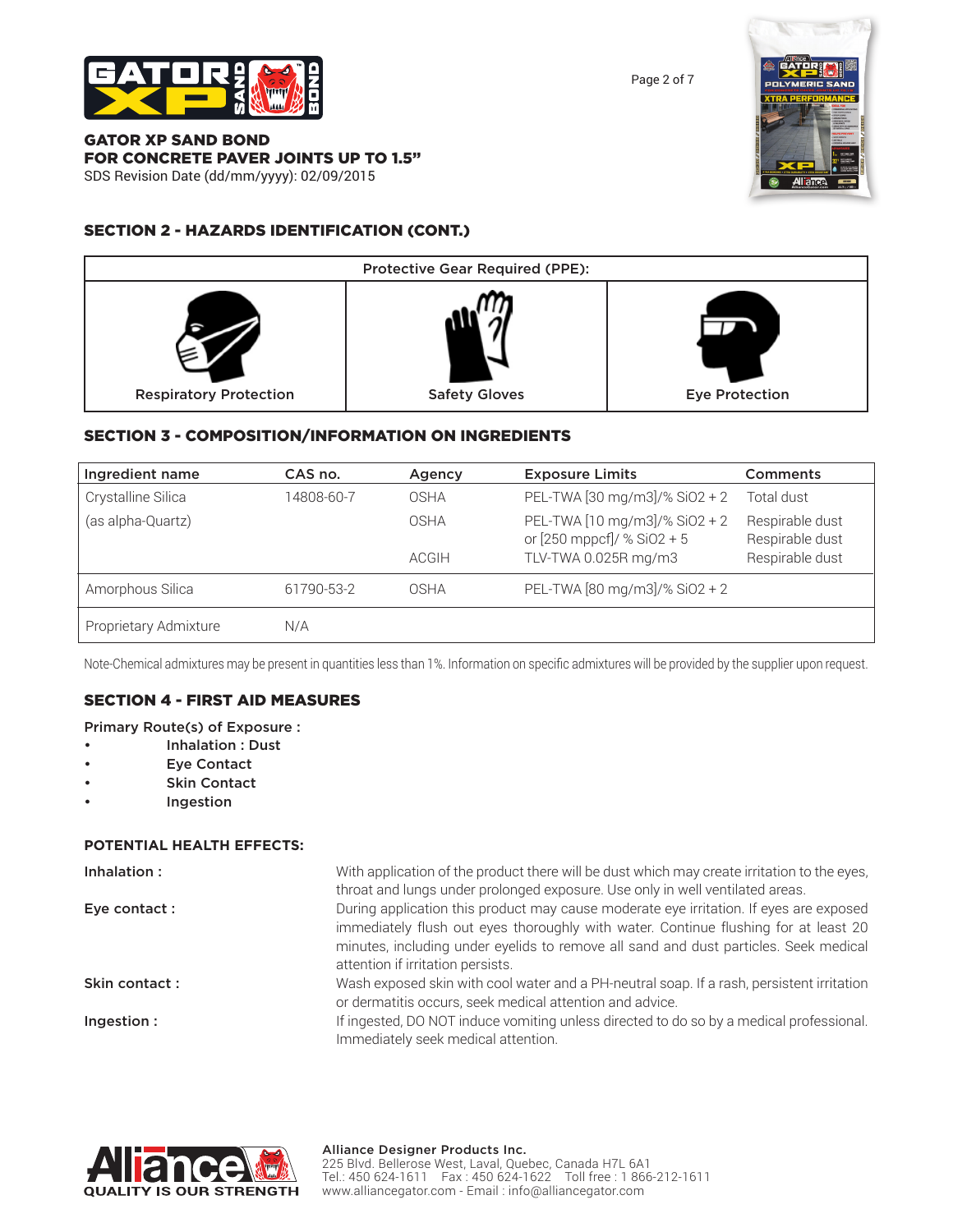

Page 3 of 7

#### GATOR XP SAND BOND FOR CONCRETE PAVER JOINTS UP TO 1.5" SDS Revision Date (dd/mm/yyyy): 02/09/2015

# SECTION 4 - FIRST AID MEASURES (CONT.)

#### **MEDICAL CONDITIONS GENERALLY AGGRAVATED BY EXPOSURE :**

Individuals with (e.g., bronchitis, emphysema, COPD, pulmonary disease) can be aggravated by exposure to dust. Pre-existing skin conditions can be aggravated by exposure. Exposure to crystalline silica or the disease silicosis is associated with increased incidence of scleroderma, tuberculosis and possibly increased incidence of kidney lesions.

# SECTION 5 - FIRE FIGHTING MEASURES

| Flash Point:                                       | Non-combustible this product poses no fire related hazard.                                 |
|----------------------------------------------------|--------------------------------------------------------------------------------------------|
| Flash Point:                                       | Non Flammable                                                                              |
| LEL :                                              | N/A                                                                                        |
| UEL:                                               | N/A                                                                                        |
| <b>Extinguishing Media:</b><br><b>Unusual Fire</b> | This material is noncombustible. Use extinguishing media appropriate for surrounding fire. |
| & Explosion Hazards:                               | None known                                                                                 |

#### SECTION 6 - ACCIDENTAL RELEASE MEASURES

#### **PERSONAL PRECAUTIONS, PROTECTIVE EQUIPMENT AND EMERGENCY PROCEDURES**

| <b>Spillage Measures::</b> | If the product is spilled, use dustless methods, (vacuum) and place into covered      |
|----------------------------|---------------------------------------------------------------------------------------|
|                            | container for disposal (if not contaminated or wet). Use adequate ventilation to keep |
|                            | exposure to airborne contaminants below the exposure limit.                           |
| Waste Disposal Methods::   | Follow all applicable local, state and federal regulations for disposal.              |

#### SECTION 7 - HANDLING AND STORAGE

Do not allow water to contact product until time of use. Do not breathe dust. The use of an OSHA, MSHA, or NIOSH approved respirator and properly fitted safety goggles is recommended. Avoid exposure of the product to eyes or skin. The product shall be stored in a cool and dry place without exposure to standing water.

#### **KEEP OUT OF REACH OF CHILDREN**

#### SECTION 8 - EXPOSURE CONTROLS AND PERSONAL PROTECTION

| <b>Primary Health Hazards:</b>              | Prolonged or repeated skin contact can cause drying of the skin which may produce<br>irritation or dermatitis. Airborne dust can cause immediate or delayed irritation or<br>inflammation proper protective gear and handling procedures will limit exposure levels.                                                                                                                                                                                                               |
|---------------------------------------------|------------------------------------------------------------------------------------------------------------------------------------------------------------------------------------------------------------------------------------------------------------------------------------------------------------------------------------------------------------------------------------------------------------------------------------------------------------------------------------|
| <b>Personal Protective Equipment</b>        |                                                                                                                                                                                                                                                                                                                                                                                                                                                                                    |
| $(PPE)$ :<br><b>Respiratory Protection:</b> | Wear a dust mask during the application of the product. Wear ANSI approved glasses<br>or Safety goggles when handling both the packaging and when applying the product<br>(Wearing contact lenses when using polymeric sand is not recommended.) The use of<br>waterproof gloves is highly recommended to prevent exposure to skin and body.<br>Use a NIOSH approved respirator when applying this product is highly recommended<br>when exposed to dust above the exposure limit. |
| <b>Other Protective Clothing</b>            |                                                                                                                                                                                                                                                                                                                                                                                                                                                                                    |
| or Equipment :                              | Protective outer garments including long sleeve shirts, workpants, boots and gloves                                                                                                                                                                                                                                                                                                                                                                                                |
|                                             | should be used to prevent exposure when applying this product.                                                                                                                                                                                                                                                                                                                                                                                                                     |
| <b>Engineering Controls:</b>                | Use only in well-ventilated areas to ensure dust is below exposure levels. Local exhaust<br>can be used, if necessary, to control airborne dust levels.                                                                                                                                                                                                                                                                                                                            |



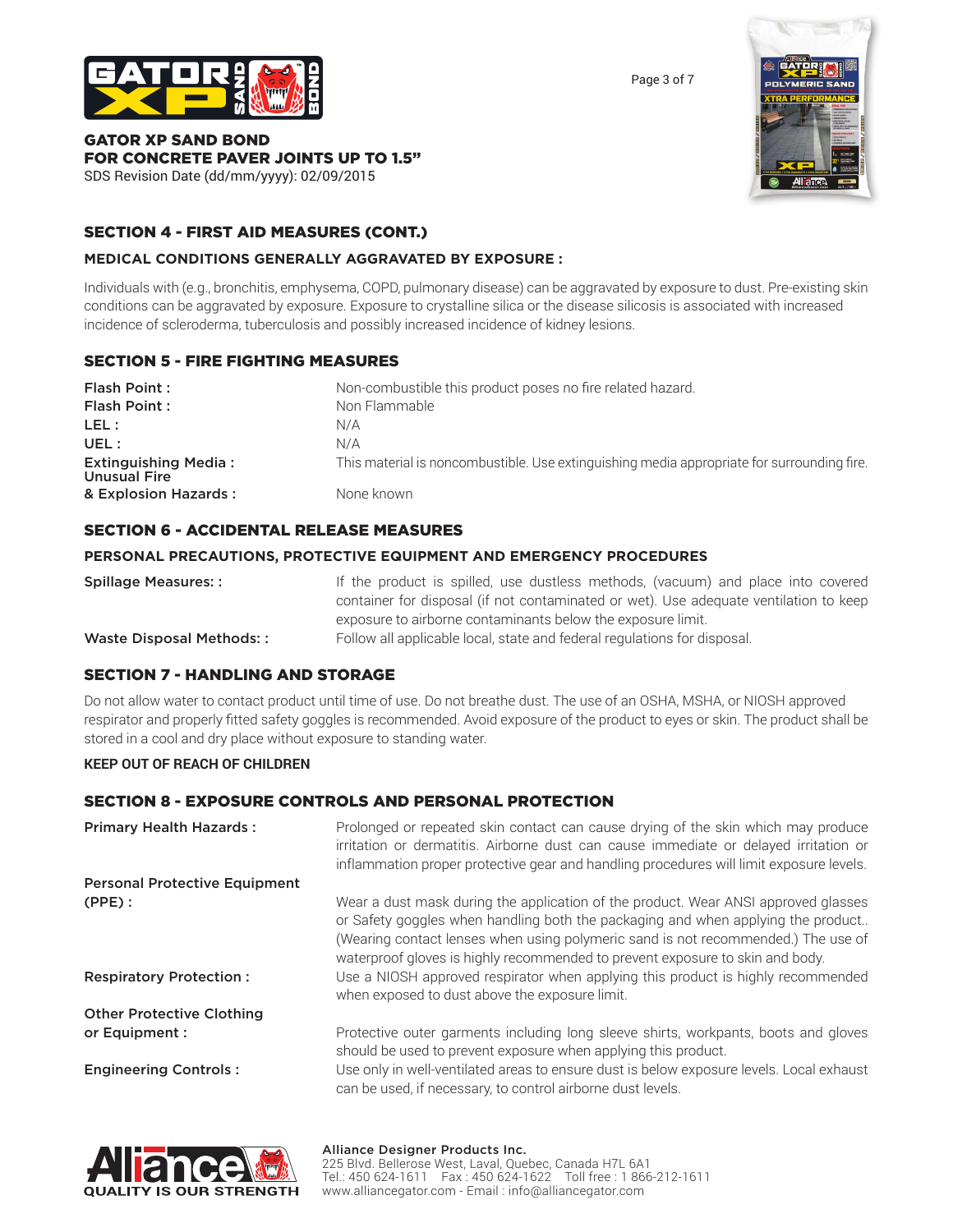

Page 4 of 7

#### GATOR XP SAND BOND FOR CONCRETE PAVER JOINTS UP TO 1.5" SDS Revision Date (dd/mm/yyyy): 02/09/2015



# SECTION 8 - EXPOSURE CONTROLS AND PERSONAL PROTECTION (CONT.)

| <b>Hygiene Measures:</b>       | Handle in accordance with good industrial hygiene and safety practice. Avoid repeated                                                |
|--------------------------------|--------------------------------------------------------------------------------------------------------------------------------------|
|                                | or prolonged dust inhalation or contact with skin in accordance with above good                                                      |
|                                | practices. Wash thoroughly after handling and before eating or drinking. The use of                                                  |
|                                | barrier creams or impervious gloves, boots and clothing to protect the skin from contact                                             |
|                                | is recommended. Following work, workers should shower with soap and water and                                                        |
|                                | clean clothing before reuse. Precautions must be observed because burns occur with                                                   |
|                                | little warning.                                                                                                                      |
| <b>Environmental Exposure:</b> | This product does not present any particular risk for the environment. Refer to applicable<br>national, state and local regulations. |

WARN EMPLOYEES AND/OR CUSTOMERS OF THE HAZARDS AND REQUIRED OSHA PRECAUTIONS ASSOCIATED WITH THE USE OF THIS PRODUCT.

#### SECTION 9 - PHYSICAL AND CHEMICAL PROPERTIES

#### **APPEARANCE**

| Physical state:                           | Uniformly Graded Granular Solid with Tan or Gray Appearance. |
|-------------------------------------------|--------------------------------------------------------------|
| Boiling point (at 760mm Hg):              | Not available.                                               |
| Vapor pressure (mm Hg):                   | Not available.                                               |
| Vapor density (air = $1$ ) :              | Not available.                                               |
| Specific Gravity (water = $1$ ):          | APPROX. $2.6 - 3.15$                                         |
| Melting / freezing point :                | Not available.                                               |
| Evaporation rate (Butyl acetate = $1$ ) : | Not available.                                               |
| Solubility in water (% by weight) :       | Slight.                                                      |
| $pH$ :                                    | Not available.                                               |
| Freezing Point:                           | Not available.                                               |

#### SECTION 10 - STABILITY AND REACTIVITY

| Chemical stability:            | Stable.                                                                       |
|--------------------------------|-------------------------------------------------------------------------------|
| Conditions to avoid :          | Avoid contact with water and keep dry until used to preserve product utility. |
| Incompatibility:               | Strong oxidizers.                                                             |
| Hazardous Polymerization:      | Will not occur.                                                               |
| <b>Hazardous Decomposition</b> |                                                                               |
| or By-Products:                | None known.                                                                   |

#### SECTION 11 - TOXICOLOGICAL INFORMATION

| <b>Acute toxicity</b>                    | Harmful if swallowed. |
|------------------------------------------|-----------------------|
| <b>Gator XP Sand Bond Polymeric Sand</b> |                       |
| LD50 oral rat                            | 510 - 525 mg/kg       |
| LD50 dermal rabbit                       | No data available.    |
| LC50 inhalation rat (mg/l)               | No data available.    |
| Quartz (14808-60-7)                      |                       |
| LD50 oral rat                            | 500 mg/kg             |



#### Alliance Designer Products Inc.

225 Blvd. Bellerose West, Laval, Quebec, Canada H7L 6A1 Tel.: 450 624-1611 Fax : 450 624-1622 Toll free : 1 866-212-1611 www.alliancegator.com - Email : info@alliancegator.com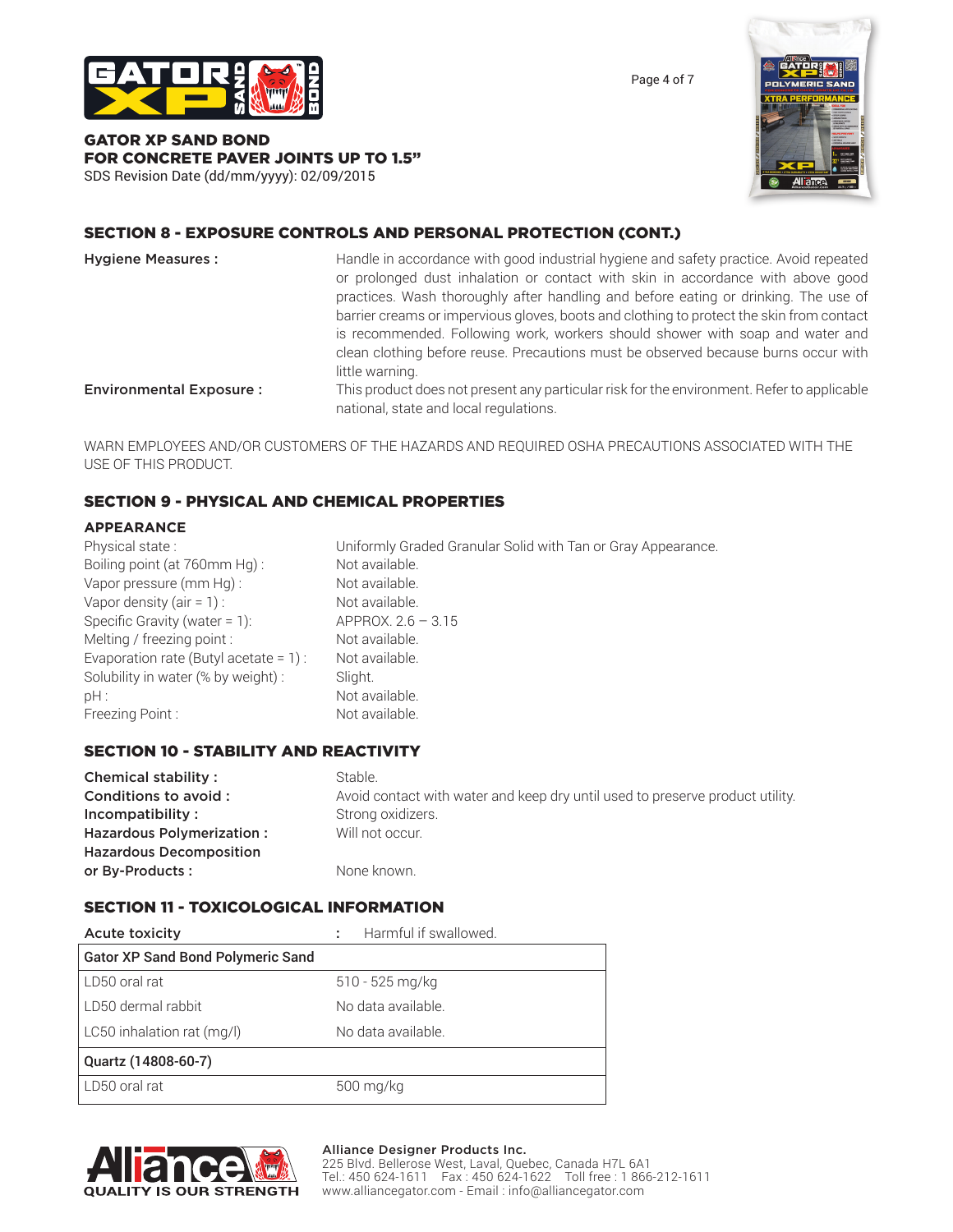

GATOR XP SAND BOND FOR CONCRETE PAVER JOINTS UP TO 1.5"

SDS Revision Date (dd/mm/yyyy): 02/09/2015

# SECTION 11 - TOXICOLOGICAL INFORMATION (CONT.)

| Skin corrosion/irritation :<br>Serious eye damage/irritation :<br>Respiratory or skin sensitisation :<br><b>Germ cell mutagenicity:</b><br>Carcinogenicity: | Based on available data, the classification criteria are not met.<br>Causes serious eye irritation.<br>May cause an allergic skin reaction.<br>Based on available data, the classification criteria are not met.<br>May cause cancer.                                                                                                                                                                                                                                                                                                                                                                                                                                                                                              |  |
|-------------------------------------------------------------------------------------------------------------------------------------------------------------|------------------------------------------------------------------------------------------------------------------------------------------------------------------------------------------------------------------------------------------------------------------------------------------------------------------------------------------------------------------------------------------------------------------------------------------------------------------------------------------------------------------------------------------------------------------------------------------------------------------------------------------------------------------------------------------------------------------------------------|--|
| Quartz (14808-60-7)                                                                                                                                         |                                                                                                                                                                                                                                                                                                                                                                                                                                                                                                                                                                                                                                                                                                                                    |  |
| IARC group                                                                                                                                                  | 1                                                                                                                                                                                                                                                                                                                                                                                                                                                                                                                                                                                                                                                                                                                                  |  |
| National Toxicity Program (NTP) Status                                                                                                                      | $\mathbf{2}$                                                                                                                                                                                                                                                                                                                                                                                                                                                                                                                                                                                                                                                                                                                       |  |
| Reproductive toxicity :<br>Specific target organ toxicity                                                                                                   | Based on available data, the classification criteria are not met.                                                                                                                                                                                                                                                                                                                                                                                                                                                                                                                                                                                                                                                                  |  |
| (single exposure) :<br>Specific target organ toxicity                                                                                                       | Based on available data, the classification criteria are not met.                                                                                                                                                                                                                                                                                                                                                                                                                                                                                                                                                                                                                                                                  |  |
| (repeated exposure) :                                                                                                                                       | Causes damage to lungs through prolonged or repeated exposure. (Respirable crystalline<br>silica in the form of quartz or cristobalite from occupational sources is listed by the<br>International Agency for Research on Cancer (IARC) and National Toxicology Program<br>(NTP) as a lung carcinogen. Prolonged exposure to respirable crystalline silica has been<br>known to cause silicosis, a lung disease, which may be disabling. While there may be a<br>factor of individual susceptibility to a given exposure to respirable silica dust, the risk of<br>contracting silicosis and the severity of the disease is clearly related to the amount of<br>dust exposure and the length of time (usually years) of exposure.) |  |
| <b>Aspiration hazard:</b>                                                                                                                                   | Based on available data, the classification criteria are not met.                                                                                                                                                                                                                                                                                                                                                                                                                                                                                                                                                                                                                                                                  |  |
| Symptoms/injuries<br>after inhalation :                                                                                                                     | May cause respiratory tract irritation.                                                                                                                                                                                                                                                                                                                                                                                                                                                                                                                                                                                                                                                                                            |  |
| Symptoms/injuries                                                                                                                                           |                                                                                                                                                                                                                                                                                                                                                                                                                                                                                                                                                                                                                                                                                                                                    |  |
| after skin contact:                                                                                                                                         | May cause skin irritation. May cause burns in the presence of moisture. Skin contact<br>during hydration may slowly develop sufficient heat that may cause severe burns<br>possibly resulting in permanent injury. Do not allow product to harden around any body<br>part or allow continuous, prolonged contact with skin. Handling can cause dry skin. May<br>cause sensitisation by skin contact.                                                                                                                                                                                                                                                                                                                               |  |
| Symptoms/injuries                                                                                                                                           |                                                                                                                                                                                                                                                                                                                                                                                                                                                                                                                                                                                                                                                                                                                                    |  |
| after eye contact :                                                                                                                                         | Causes serious eye irritation. May cause burns in the presence of moisture. Symptoms<br>may include discomfort or pain, excess blinking and tear production, with possible<br>redness and swelling.                                                                                                                                                                                                                                                                                                                                                                                                                                                                                                                                |  |
| Symptoms/injuries                                                                                                                                           |                                                                                                                                                                                                                                                                                                                                                                                                                                                                                                                                                                                                                                                                                                                                    |  |
| after ingestion :<br>Other information :                                                                                                                    | Harmful if swallowed. May cause stomach distress, nausea or vomiting.<br>Likely routes of exposure: ingestion, inhalation, skin and eye.                                                                                                                                                                                                                                                                                                                                                                                                                                                                                                                                                                                           |  |
| <b>SECTION 12 - ECOLOGICAL INFORMATION</b>                                                                                                                  |                                                                                                                                                                                                                                                                                                                                                                                                                                                                                                                                                                                                                                                                                                                                    |  |

| Eco-Toxicity :               | This product under normal working conditions presents no detectable |
|------------------------------|---------------------------------------------------------------------|
|                              | harm to the environment.                                            |
| BOD5 and COD:                | Not available.                                                      |
| Products of Biodegradation:  | Not available.                                                      |
| Potential to Bioaccumulate:: | Not available.                                                      |



Alliance Designer Products Inc. 225 Blvd. Bellerose West, Laval, Quebec, Canada H7L 6A1 Tel.: 450 624-1611 Fax : 450 624-1622 Toll free : 1 866-212-1611 www.alliancegator.com - Email : info@alliancegator.com

Page 5 of 7

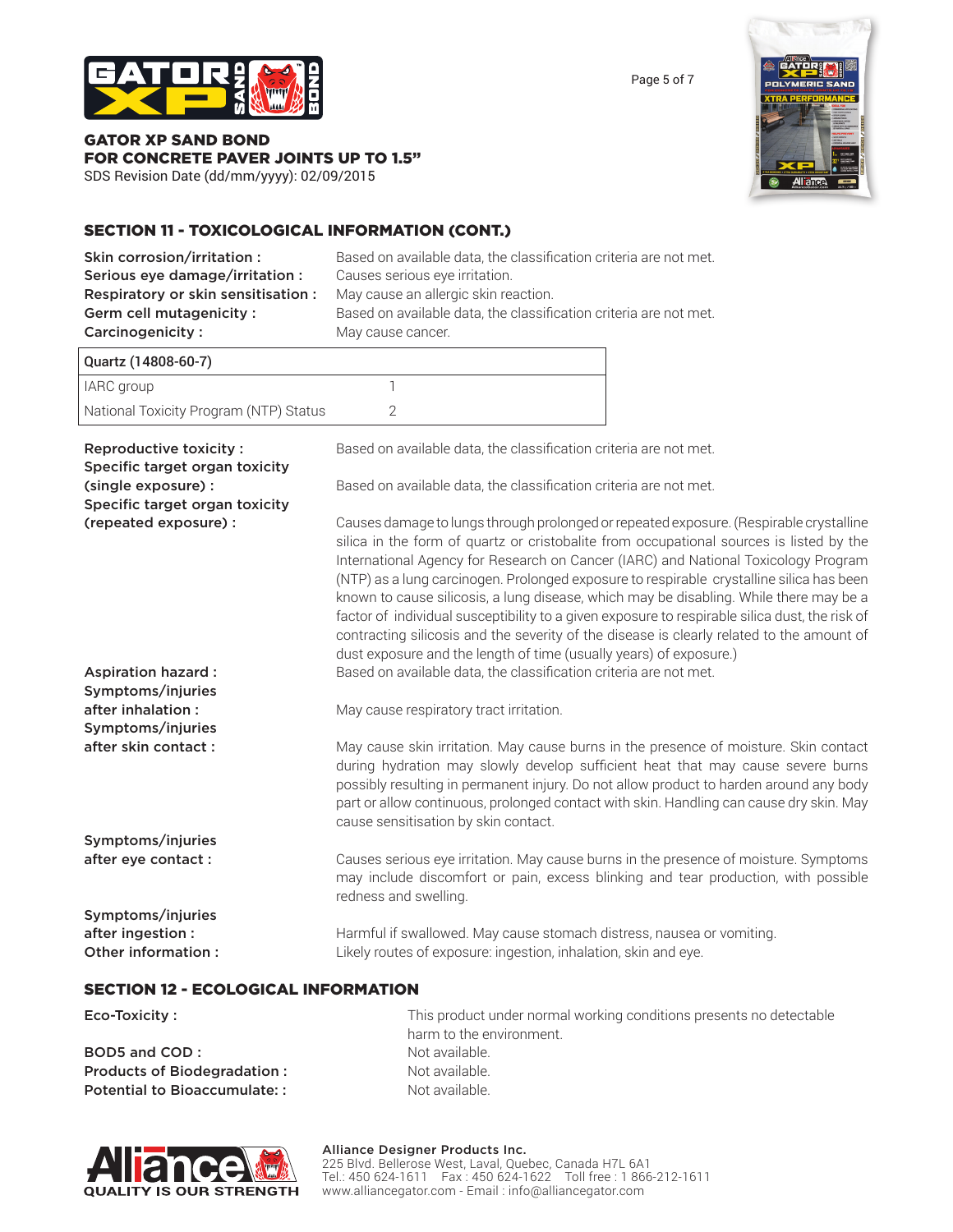

Page 6 of 7

GATOR XP SAND BOND FOR CONCRETE PAVER JOINTS UP TO 1.5"

SDS Revision Date (dd/mm/yyyy): 02/09/2015

# SECTION 12 - ECOLOGICAL INFORMATION (CONT.)

Toxicity of the Products of Biodegradation : Not available. Toxicity of the Products of Biodegradation : Not available. Special remarks on the Products of Biodegradation : Not available.

# SECTION 13 - DISPOSAL CONSIDERATIONS

Waste Disposal Method : Dispose of unusable material via licensed waste disposal company in accordance with local, state, and federal guidelines.

#### SECTION 14 - TRANPORT INFORMATION

| DOT/UN                  | Non-regulated |
|-------------------------|---------------|
| <b>DOT Hazard Class</b> | Non-regulated |
| <b>Shipping Name</b>    | Non-regulated |

Not regulated as a hazardous waste material by the U.S. Department of Transportation and TDG Regulations.

listed as a carcinogen

#### SECTION 15 - REGULATORY INFORMATION

| <b>US OSHA 29CFR 1910.1200</b>                                     | Considered hazardous under this regulation and should be included in the<br>employer's hazard communication program.                                                                                                                                                                                                                                                                                                                                                                             |
|--------------------------------------------------------------------|--------------------------------------------------------------------------------------------------------------------------------------------------------------------------------------------------------------------------------------------------------------------------------------------------------------------------------------------------------------------------------------------------------------------------------------------------------------------------------------------------|
| <b>SARA (Title III)</b>                                            |                                                                                                                                                                                                                                                                                                                                                                                                                                                                                                  |
| Sections 311 and 312                                               | This product has been reviewed according to the EPA Hazard Categories<br>promulgated under sections 311 and 312 of the Superfund Amendment and<br>Reauthorization Act of 1986 and is a hazardous chemical and a delayed health<br>hazard.                                                                                                                                                                                                                                                        |
| SARA (Title III) Section 313                                       | Not subject to reporting requirements.                                                                                                                                                                                                                                                                                                                                                                                                                                                           |
| <b>TSCA (May 1997)</b>                                             | Some substances are on the TSCA inventory list.                                                                                                                                                                                                                                                                                                                                                                                                                                                  |
| Federal Hazardous Substance Act :<br><b>Canadian Environmental</b> | Is a hazardous substance subject to statues promulgated under the subject act.                                                                                                                                                                                                                                                                                                                                                                                                                   |
| <b>Protection Act</b>                                              | Not Listed.                                                                                                                                                                                                                                                                                                                                                                                                                                                                                      |
| <b>Canadian WHMIS</b>                                              | Considered to be a hazardous material under the Hazardous Products Act as defined<br>by the Controlled Products Regulation (Class D2A, E-Corrosive Material) and subject<br>to the requirements of Health Canada's Workplace Hazardous Material Information<br>(WHMIS). This product has been classified according to the hazard criteria of the<br>Controlled Products Regulation (CPR). This document complies with the WHMIS<br>requirements of the Hazardous Products Act (HPA) and the CPR. |

#### CARCINOGENICITY LISTINGS :

| <b>NTP</b>                       | Known carcinogen       |
|----------------------------------|------------------------|
| <b>OSHA</b>                      | Not listed as a carcir |
| <b>IARC Monographs</b>           | Group 1 Carcinogen     |
| <b>California Proposition 65</b> | Known Carcinogen       |